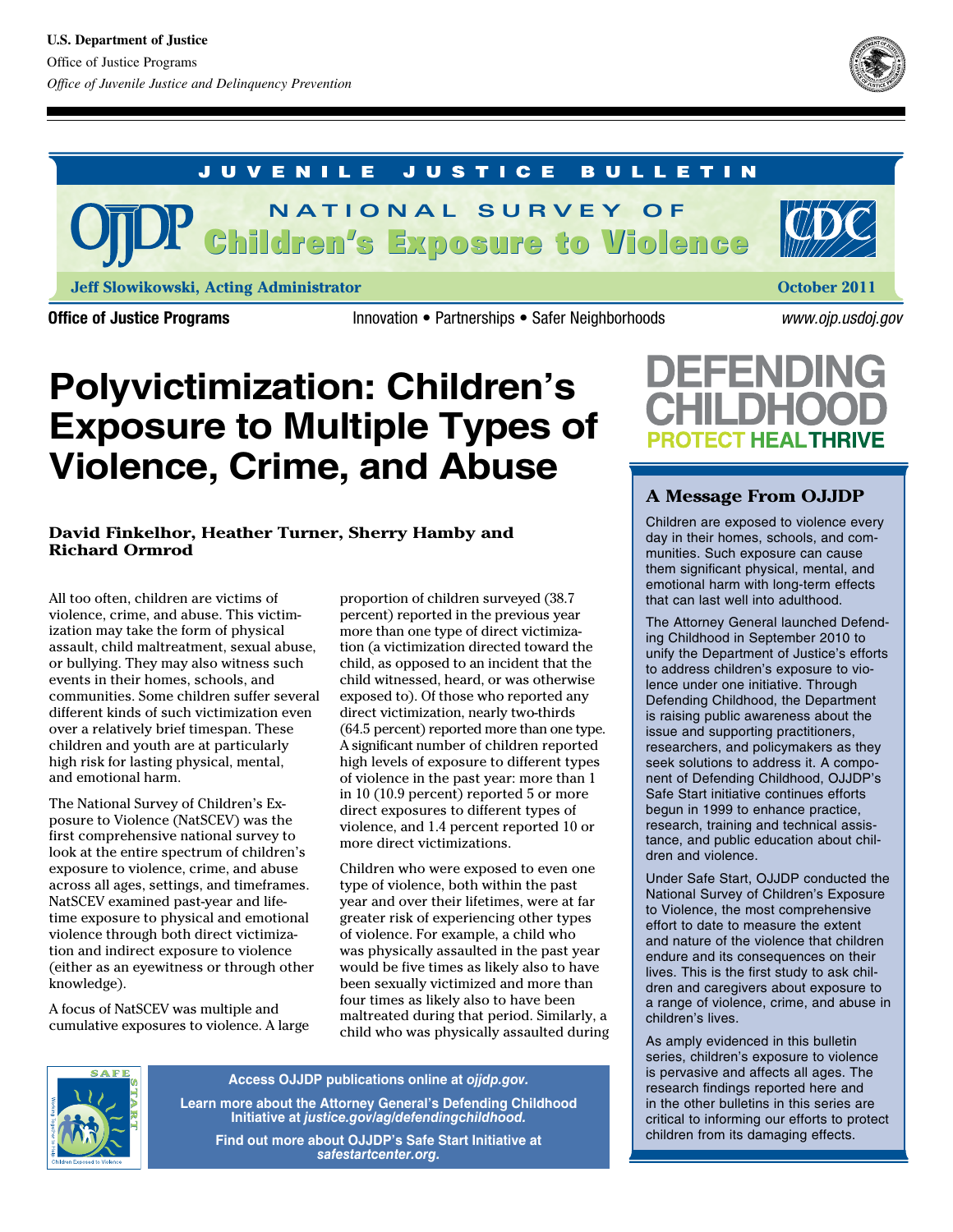his or her lifetime would be more than six times as likely to have been sexually victimized and more than five times as likely to have been maltreated during his or her lifetime (Finkelhor, Turner, Ormrod, Hamby, and Kracke, 2009). This helps explain why victimizations cumulate.

More attention needs to be paid to children who are exposed to multiple *types* of violence, crime, and abuse. Most research has looked only at individual forms of child victimization—such as sexual abuse or bullying—without investigating the other exposures these same children may face. A new emphasis on the study of what is being called "polyvictimization" offers to help teachers, counselors, medical professionals, psychologists, child welfare advocates, law enforcement, juvenile justice system personnel, and others who work with children identify the most endangered children and youth and protect them from additional harm.

This bulletin summarizes some of the key findings on polyvictimized youth, based on NatSCEV (see "History of the National Survey of Children's Exposure to Violence") and the closely related Developmental Victimization Survey (DVS) (see "Methodology"). Among the key findings: 8 percent of all youth in the nationally representative NatSCEV sample had seven or more different kinds of victimization or exposures to violence, crime, and abuse in the past year. These polyvictimized youth had a disproportionate share of the most serious kinds of victimizations, such as sexual victimization and parental maltreatment. They also had more life adversities and were more likely to manifest symptoms of psychological distress. Polyvictimization tended to persist over time. It was most likely to start near the beginning of grade school and the beginning of high school, and was associated with a cluster of four prior circumstances or pathways: living in a violent family, living in a distressed and chaotic family, living in a violent neighborhood, and having preexisting psychological symptoms.

### **Adversities Related to Polyvictimization**

A number of independent lines of thinking have pointed to the importance of examining polyvictimization in childhood. The research on cumulative adversity suggests that especially intense and long-lasting effects occur when problems aggregate,

### **History of the National Survey of Children's Exposure to Violence**

Under the leadership of then Deputy Attorney General Eric Holder in June 1999, the Office of Juvenile Justice and Delinquency Prevention (OJJDP) created the Safe Start initiative to prevent and reduce the impact of children's exposure to violence. As a part of this initiative, and with a growing need to document the full extent of children's exposure to violence, OJJDP launched the National Survey of Children's Exposure to Violence (NatSCEV) with the support of the Centers for Disease Control and Prevention (CDC).

NatSCEV is the first national incidence and prevalence study to comprehensively examine the extent and nature of children's exposure to violence across all ages, settings, and timeframes. Conducted between January and May 2008, it measured the past-year and lifetime exposure to violence for children age 17 and younger across several major categories: conventional crime, child maltreatment, victimization by peers and siblings, sexual victimization, witnessing and indirect victimization (including exposure to community violence and family violence), school violence and threats, and Internet victimization. This survey marks the first comprehensive attempt to measure children's exposure to violence in the home, school, and community across all age groups from 1 month to age 17 and the first attempt to measure the cumulative exposure to violence over the child's lifetime. The survey asked children and their adult caregivers about not only the incidents of violence that children suffered and witnessed themselves but also other related crime and threat exposures, such as theft or burglary from a child's household, being in a school that was the target of a credible bomb threat, and being in a war zone or an area where ethnic violence occurred.

The survey was developed under the direction of OJJDP and was designed and conducted by the Crimes Against Children Research Center of the University of New Hampshire. It provides comprehensive data on the full extent of violence in the daily lives of children. The primary purpose of NatSCEV is to document the incidence and prevalence of children's exposure to a broad array of violent experiences across a wide developmental spectrum. The research team asked followup questions about specific events, including where the exposure to violence occurred, whether injury resulted, how often the child was exposed to a specific type of violence, and the child's relationship to the perpetrator and (when the child witnessed violence) the victim. In addition, the survey documents differences in exposure to violence across gender, race, socioeconomic status, family structure, region, urban/rural residence, and developmental stage of the child; specifies how different forms of violent victimization "cluster" or co-occur; identifies individual, family, and community-level predictors of violence exposure among children; examines associations between levels/types of exposure to violence and children's mental and emotional health; and assesses the extent to which children disclose incidents of violence to various individuals and the nature and source of any assistance or treatment provided.

particularly in childhood (Dong et al., 2004; Rutter, 1983). Other research shows that victimizations are not randomly distributed but tend to cumulate for certain individuals and in certain environments (Tseloni and Pease, 2003). Observers have proposed mechanisms for understanding why such adversities may cumulate and some children are victimized repeatedly, including "ecological-transactional" models (Lynch and Cicchetti, 1998) and models that emphasize the impact of victimization on the formation of "cognitive schemas" (Perry, Hodges, and Egan, 2001) or on the "dysregulation" of emotions (Shields

and Cicchetti, 1998). At the same time, traumatic stress theory—the dominant framework for understanding the impact of victimization—has evolved toward the notion that for some children victimization is not a single overwhelming event (like a sexual assault) but a condition like neglect or bullying (Finkelhor, Ormrod, and Turner, 2007a). This concept is sometimes referred to as "complex trauma" (Cook et al., 2003). Children who experience repeated victimizations and several types of victimizations may be at greater risk for suffering this complex trauma.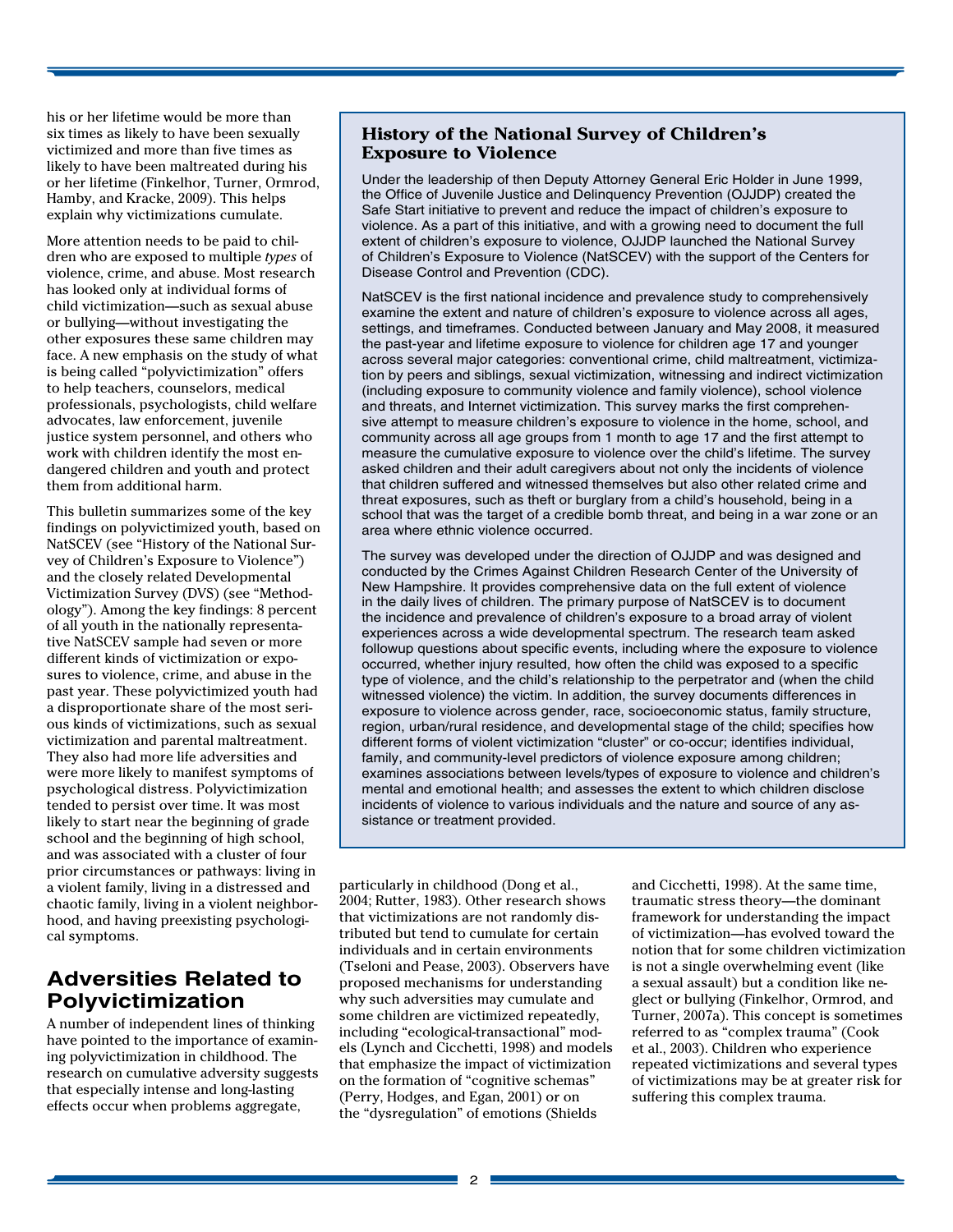### **Methodology**

#### **National Survey of Children's Exposure to Violence**

The National Survey of Children's Exposure to Violence (NatSCEV) is based on a cross-sectional national telephone survey<sup>1</sup> involving a target sample of 4,549 children and youth conducted between January and May 2008, including an oversample of 1,500 respondents from areas with large concentrations of black, Hispanic, and low-income populations. Participants included youth ages 10 to 17, who were interviewed about their own experiences, and the parents or other primary caregivers of children ages 9 and younger, who provided information about these younger children (Finkelhor, Turner, Ormrod, and Hamby, 2009; Finkelhor, Turner, Ormrod, Hamby, and Kracke, 2009).

Interviewers asked the children or their caregivers about their exposure to selected types of violence, crime, and abuse in the past year and over their lifetimes. In addition, interviewers asked followup questions about the perpetrator; the use of a weapon; injury; and whether multiple incidents of violence, crime, and abuse occurred together. A total of 51 victimization items were extracted in the following categories: assaults, bullying, sexual victimization, child maltreatment by an adult, and witnessed and indirect victimization.

#### **Developmental Victimization Survey**

The Developmental Victimization Survey (DVS) was based on a cross-sectional national telephone survey involving a target sample of 2,030 children and youth between December 2002 and February 2003. Participants included youth ages 10 to 17, who were interviewed about their own experience, and the parents or other caregivers of children ages 2 to 9, who provided information about these younger children (Finkelhor, Ormrod, et al., 2005b).

Researchers also conducted two followup surveys of the same population, the first from December 2003 to May 2004 (approximately 1 year after the baseline survey) and the second from December 2005 to August 2006. A total of 989 respondents (49 percent of the original sample) took part in all three waves. Attrition was greater among younger children, nonwhites, and lower socioeconomic status families, but did not differ by initial level of victimization (Finkelhor, Ormrod, Turner, and Holt, 2009).

All three waves of the DVS questioned the respondents about past-year victimizations, using identically worded questions. In addition, in wave 2 (the first followup survey), researchers asked respondents the same set of questions about lifetime victimization experiences prior to the past-year data collection period for that wave.

#### **Juvenile Victimization Questionnaire**

In both surveys, the research team measured victimization with versions of the Juvenile Victimization Questionnaire (JVQ) (Finkelhor, Hamby, Ormrod, and Turner, 2005; Finkelhor, Ormrod, et al., 2005b). The basic questionnaire, used in the DVS, contains questions about 34 different kinds of victimization that cover 5 general areas of concern: conventional crime, child maltreatment, peer and sibling victimization, sexual victimization, and witnessing and indirect victimization. The researchers asked respondents who indicated that they had been victimized in any of these ways a series of followup questions about the frequency of the exposure, the identities of offenders, and whether injury occurred, among other things.<sup>2</sup> NatSCEV used an enhanced version of the JVQ (JVQ–R1) with 14 additional questions about further types of victimization, including an item about threatening and several items each about exposure to community violence, exposure to family violence, school violence and threats, and Internet victimization.3

#### **Measurement of Distress**

In both surveys, the researchers measured distress with items from the Trauma Symptom Checklist for Children (TSCC) (for children ages 10–17) (Briere, 1996) and the closely related Trauma Symptom Checklist for Young Children (TSCYC) (for children younger than 10 years old) (Briere et al., 2001). These checklists evaluate posttraumatic symptoms and other symptom clusters in children and adolescents, including the effects of child abuse (sexual, physical, and psychological) and neglect, other interpersonal violence, peer victimization, witnessing violence or other trauma to others, major accidents, and disasters.

#### **Notes**

1 Because telephone interviews afford greater anonymity and privacy than in-person interviews, they may encourage those interviewed to be more forthcoming about such sensitive matters as being exposed to violence or being victims of crime (Acierno et al., 2003; Shannon et al., 2007).

2 For a complete list of the questions in the JVQ, see appendix A to Finkelhor, Ormrod, and Turner, 2007c. For information about administration and scoring, see Hamby et al., 2004.

3 For a list of all NatSCEV questions, see appendix A to Finkelhor, Ormrod, Turner, and Hamby, 2009.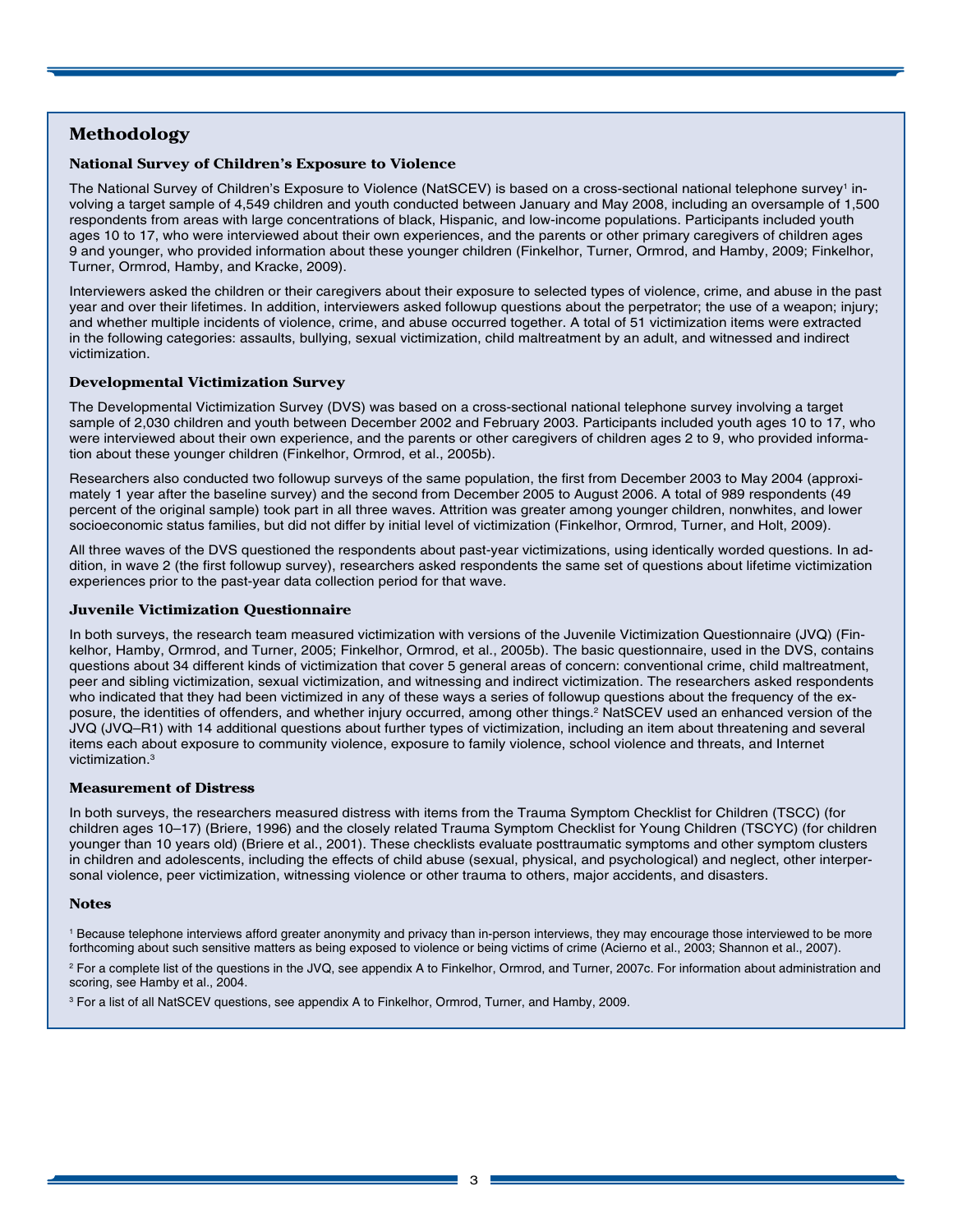### **Determining the Threshold for Polyvictimization**

Polyvictimization can be defined as having experienced multiple victimizations of different kinds, such as sexual abuse, physical abuse, bullying, and exposure to family violence. This definition emphasizes different kinds of victimization, rather than just multiple episodes of the same kind of victimization, because this appears to signal a more generalized vulnerability. The field has not yet developed a consensus about what the exact numerical threshold should be for a child to qualify as a polyvictim. The threshold used in research connected to NatSCEV designates approximately the most victimized 10 percent of the survey sample as polyvictims (Finkelhor, Ormrod, and Turner, 2009).

Much of the research on polyvictimization has been based on the Juvenile Victimization Questionnaire (JVQ), an instrument that asks about almost three dozen kinds of different victimization exposures (Finkelhor, Ormrod, and Turner, 2007b; Finkelhor, Ormrod, et al. 2005a). The JVQ was the basis for the questions in both the DVS and NatSCEV (see "Methodology," p. 3). Both the JVQ and NatSCEV's JVQ–R1 asked children and youth about exposures to conventional crime, including property crime, child maltreatment, peer and sibling victimization, sexual victimization, and the witnessing of family and community violence.

NatSCEV found a significantly greater level of distress among children and youth who suffered seven or more kinds of victimization in a single year (figure 1). This cutoff designates 8 percent of the sample and is used for exploratory purposes as the threshold for defining polyvictimization.

#### **Past-Year Versus Lifetime Exposures as a Measure of Polyvictimization**

Some researchers have preferred to assess for polyvictimization in the context of a child's full lifetime experience rather than simply for a single year. When defining polyvictimization over the course of childhood, one must keep in mind that older youth will accumulate more victimizations than younger children simply

because they have lived longer. One option when using lifetime measures of polyvictimization is to establish lower thresholds for younger children if a goal is to identify vulnerable children at an earlier age (Finkelhor, Ormrod, and Turner, 2009).

Some have wondered whether weighting more heavily some victimization experiences that are presumed to be more serious, such as sexual abuse, would be more advantageous when assessing vulnerability. Various schemes for weighting victimizations made little difference in predicting distress when working with past-year victimizations (Finkelhor, Ormrod, et al., 2005a). In lifetime assessments, however, weighting the experiences of sexual assault and child maltreatment more heavily improved prediction of distress from victimization (Finkelhor, Ormrod, and Turner, 2009).

### **Past-Year and Lifetime Polyvictimization Rates Among NatSCEV Respondents**

In NatSCEV's representative sample of U.S. children, 49 percent of children and youth surveyed suffered two or more types of victimization (including both direct and indirect victimizations) in the past year. The largest number of different types of victimizations was 18. The median number of past-year exposures to violence among victims was three. Figure 1a, which illustrates the relationship between past-year exposure to violence and the number of trauma symptoms, shows that distress scores rise significantly from the overall trend at the level of seven or more victimization types in the past year. These children and youth (about 8 percent of the sample) are designated as polyvictims.

A graph of the number of different victimizations over the child's lifetime (figure 1b) shows a similar, if more extended distribution. The median number of lifetime exposures to violence among victims was three. The plot for distress symptoms shows an elevation above the linear trend at the level of 11 or more exposures, which designates 10 percent of the survey participants, totaling the percentage of all participants who had a given number of lifetime exposures.

The remainder of the bulletin will primarily discuss polyvictims as classified by their past-year experiences. Nearly

three-quarters (72 percent) of these children would also qualify as lifetime polyvictims using the cutoff of 11 or more lifetime exposures to violence. This bulletin focuses on past-year polyvictims for two reasons: (1) the multiple exposures are closer in time to each other and to the survey for this group, and thus signify a high level of current vulnerability; and (2) this group has a less skewed age distribution, as lifetime calculations tend to overrepresent older youth who accumulate more exposures over time. (For an analysis of the experiences of children who qualify as polyvictims on the basis of lifetime experiences, see Turner, Finkelhor, and Ormrod, 2010.)

## **Characteristics of Polyvictims**

Among the characteristics that distinguish polyvictims from children who are less exposed to violence are the more serious nature of their victimizations; the greater range of victimizations they suffered; and their overrepresentation among certain demographic groups: boys, older children, children of medium socioeconomic status (SES), African American children, and children in single-parent, stepparent, and other adult caregiver families.

### **Incidence of Serious Victimizations Among Polyvictims**

Polyvictims not only have many victimizations, they also suffer more serious victimizations. As figure 2 (p. 6) shows, in the past year, 55 percent of polyvictims had a victimization injury, 42 percent faced an assailant who carried a weapon or other harmful object, 36 percent experienced sexual victimization, and 53 percent had been victimized by a caretaker. These levels of serious victimization were four to six times greater than the levels for other victimized children.

### **Exposure to Multiple Domains of Victimization**

The polyvictims had also experienced victimization across a broad range of different types of victimization. Nearly three out of five polyvictims (58 percent) had victimizations in five or more "domains" (e.g., maltreatment, sexual victimization, bullying) (see figure 3, p. 6). Such victimization exposure across so many domains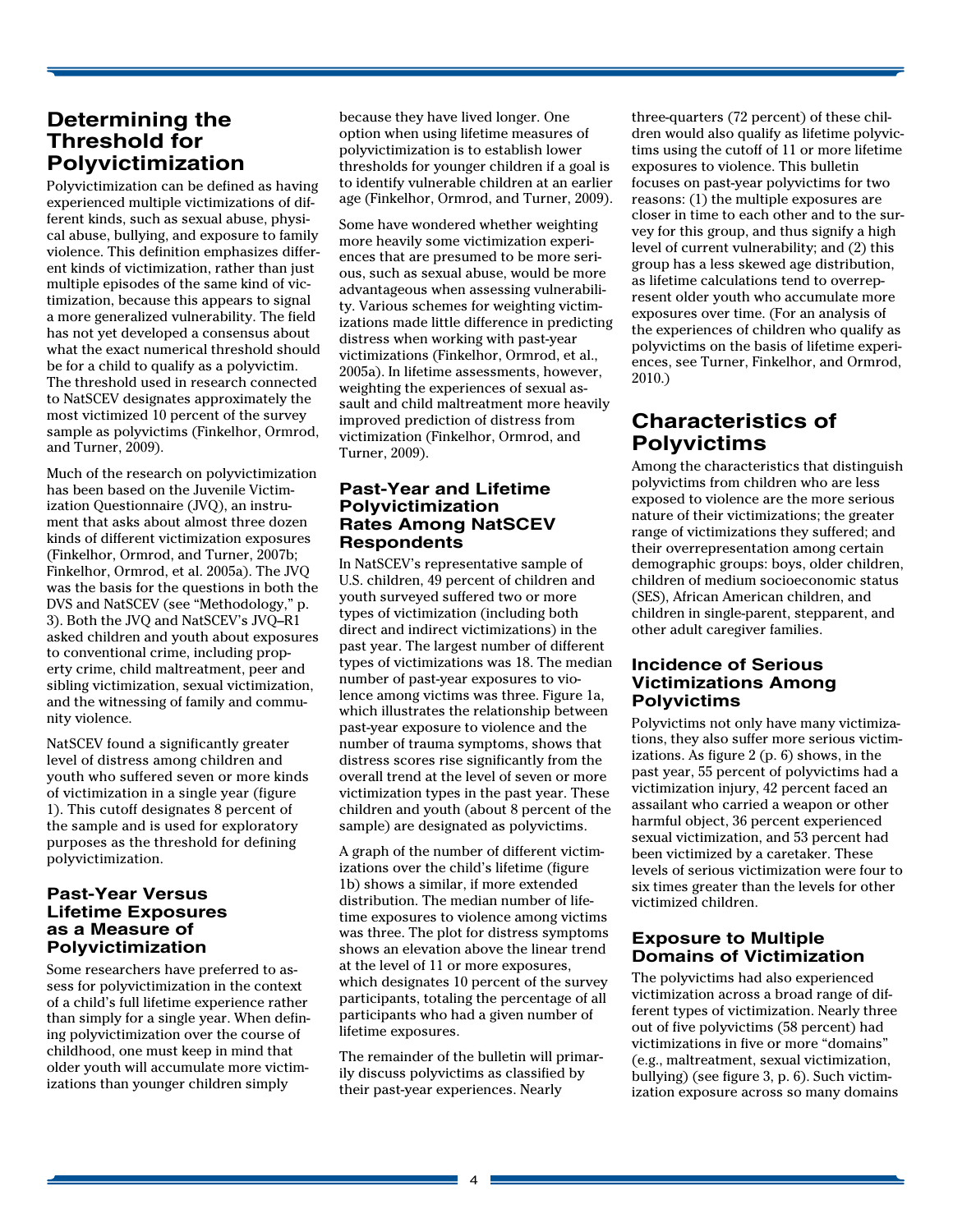

**Figure 1: Relationship Between Multiple Types of Victimizations and** 

may be what leaves these children so particularly distressed. There are relatively few areas of safety for them.

#### **Demographic Characteristics of Polyvictims**

Polyvictims are somewhat more likely to be boys than girls: 54 percent of polyvictims were boys, whereas 46 percent

of polyvictims were girls. They are also overrepresented among older youth (41 percent of polyvictims were in the 14–17 age group, comprising 13.0 percent of all youth surveyed in that age group) (see table 1, p. 7). NatSCEV found lower polyvictimization rates among both higher and lower SES families compared to families

in the middle. It found no difference in polyvictimization rates in urban and rural areas. However, there were higher rates among African Americans and lower rates among Hispanics. Youth living in singleparent and stepparent families had higher rates of polyvictimization.

### **Other Lifetime Adversities and Levels of Distress Among Polyvictims**

A notable characteristic of polyvictimization is the far greater level of additional lifetime adversities and levels of distress these children experience. Polyvictims were more likely to have had other kinds of lifetime adversities such as illnesses, accidents, family unemployment, parental substance abuse, and mental illness (an average of 4.7 adversities versus 2.1 for nonpolyvictims).

Polyvictims were clearly experiencing high levels of distress as measured by a checklist of symptoms that included indicators of anxiety, depression, anger, and posttraumatic stress disorder (PTSD). The symptom score for polyvictims was more than one standard deviation higher than for other victims and nonvictims. Further, polyvictims were well represented among distressed children. Among children who were in the top 10 percent of the distressed children, 30 percent could be classified as polyvictims.

Polyvictims were not only more distressed than other victims in general; they were also more distressed than those who experienced frequent victimization of a single type. Figure 4 (p. 8) shows symptom levels for four groups of children with different kinds of victimization profiles: (1) those who had experienced no victimization, (2) those who were exposed to less than the average frequency of one type of victimization (e.g., bullying), (3) those with a more than average frequency of one type of victimization (e.g., chronic bullying), and (4) those exposed to a specific type of victimization who were also polyvictims (meaning, for example, that they had been bullied and had also been exposed to victimizations of several other types). The polyvictims were considerably more distressed than the children who were victims of one type of chronic victimization but did not have additional different kinds of victimization.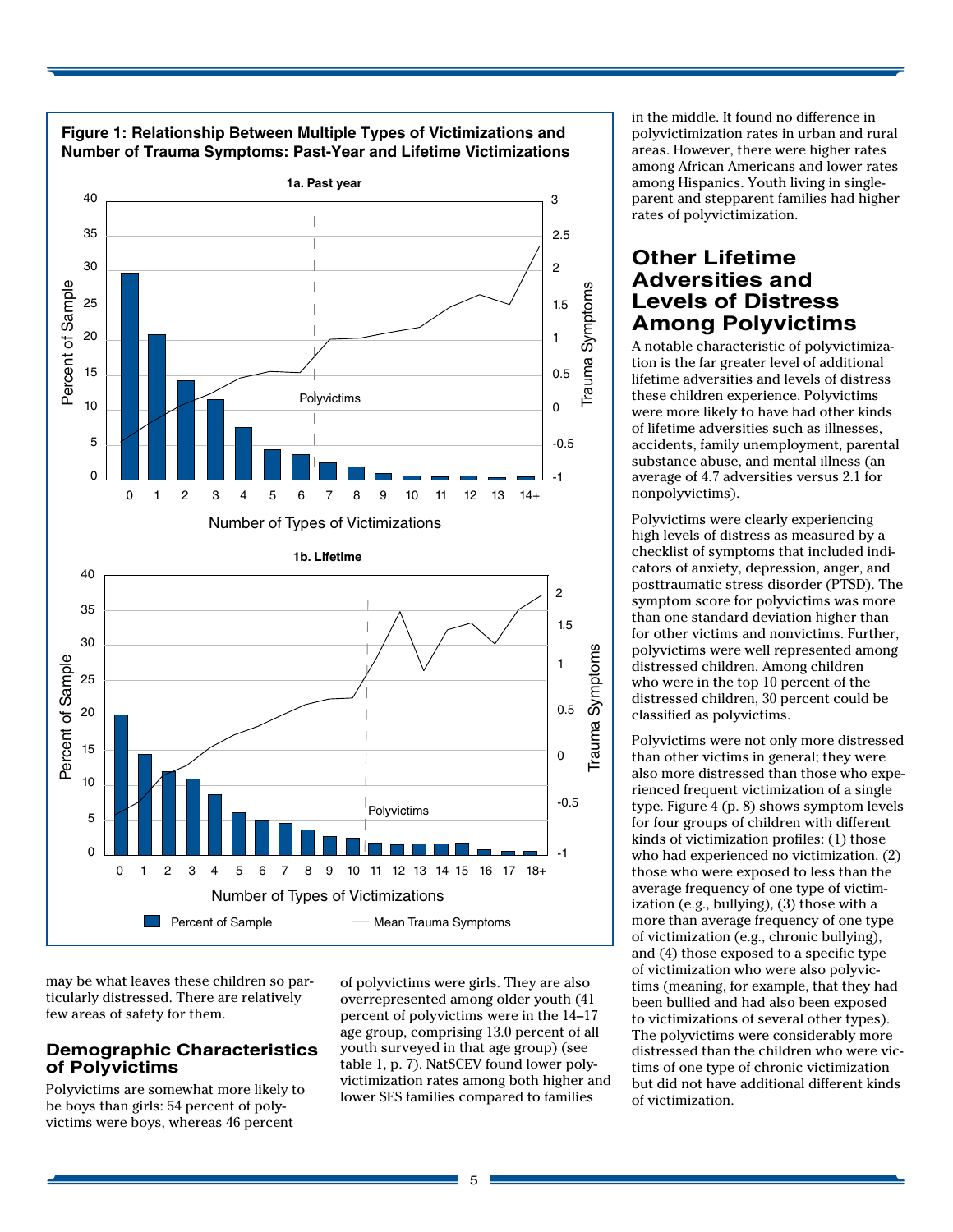As figure 4 shows, this was true for virtually every individual form of victimization. Having multiple sexual victimizations, for example, was not associated with nearly as much distress as having any sexual victimization in combination with several other different kinds of victimization. This suggests that among children identified with a single kind of victimization (such as sexual assault), the ones with the most distress will generally be those with other kinds of victimization as well. This may be because these children have no or few environments in which they feel truly safe. It suggests that studies and intervention programs targeted at any particular kind of victimization, like bullying or exposure to family violence, need also to assess children for other kinds of victimization. Exposure to multiple types of victimization may be the most important feature underlying high levels of distress.

### **Development and Persistence of Polyvictimization**

Given how serious polyvictimization appears to be, little is now known about how it develops and progresses. In the Developmental Victimization Survey (DVS) (Finkelhor, Ormrod, et al. 2005b), a similar but smaller national survey that preceded NatSCEV, researchers followed up with children three times during a 4-year period to learn more about such developmental patterns. They found that polyvictimization tended to persist. Of the children the researchers categorized as polyvictims prior to the first wave of the study, 55 percent were still polyvictims in one of the next two waves (Finkelhor, Ormrod, Turner, and Holt, 2009). This suggests that many youth find it hard to escape polyvictimization.

### **Onset of Polyvictimization**

The DVS also looked at the characteristics of children who became *new* polyvictims over the course of the followup period. Children ages 7 and 15 at the time they were interviewed were most likely to have become polyvictims for the first time during the previous year (i.e., during the year that generally corresponded to their first year of grade school or high school) (see figure 5, p. 9). It may be that some children are particularly vulnerable when they make the transition into a new school environment. It is a time when they have to





deal with many new people and navigate new environments without knowing yet where the dangers are.

Children who became new polyvictims during the course of the DVS tended to average more victimizations in the year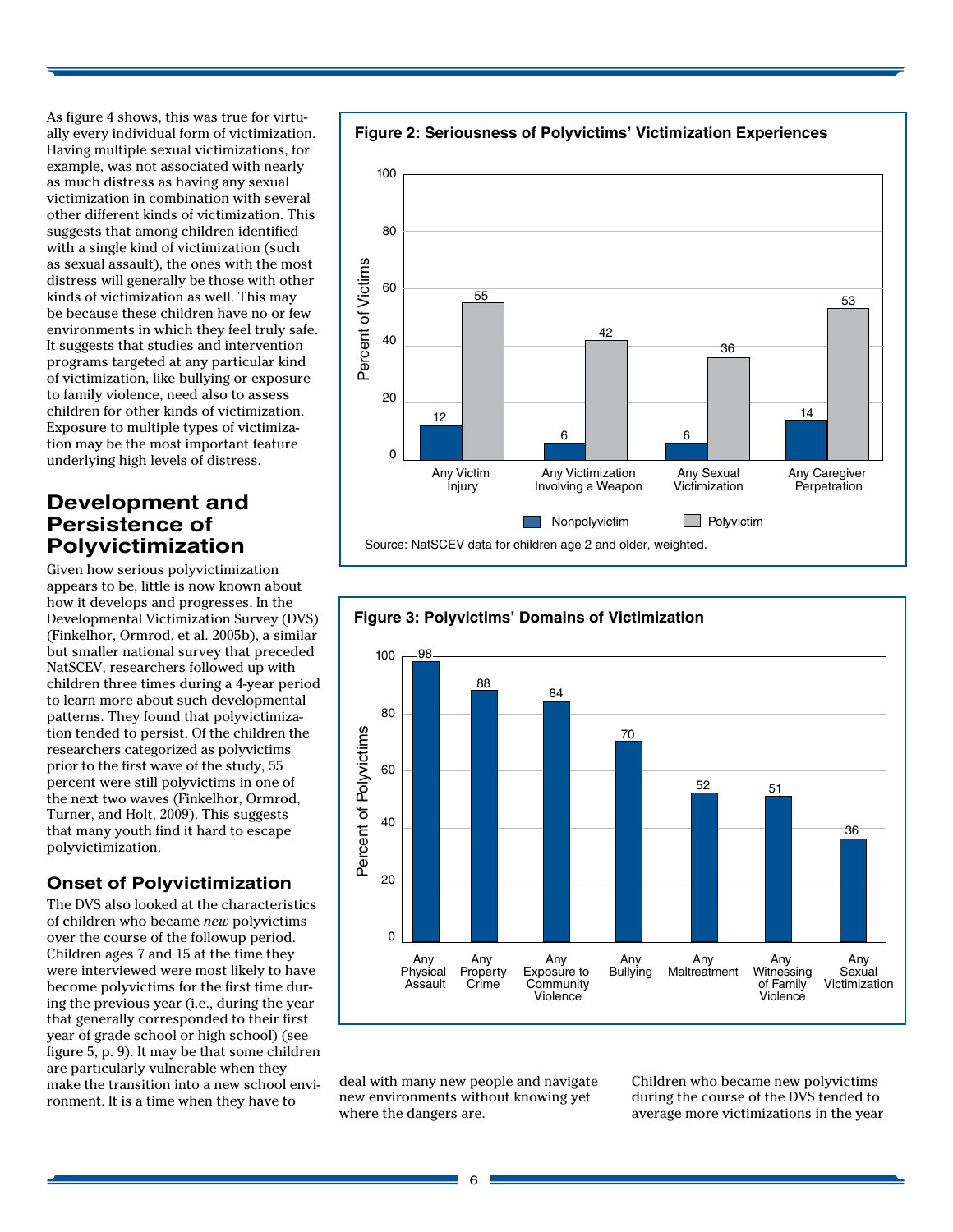prior to their onset than other children who were not polyvictims. However, no particular constellation of victimizations seemed to predict the onset of polyvictimization. In their year of onset, new polyvictims registered on average four different kinds of new victimizations and disproportionate increases in sexual victimizations, property victimizations, and physical assaults.

### **Pathways to Polyvictimization**

Using the DVS, the researchers developed and tested a conceptual model that specifies four distinct pathways for children culminating in polyvictimization (see figure 6, p. 9). These four pathways are: (a) living in a family that experiences considerable violence and conflict (dangerous families); (b) having a family beset with problems around such things as money, employment, and substance abuse that might compromise a child's supervision or create unmet emotional needs (family disruption and adversity); (c) residing in or moving into a dangerous community (dangerous neighborhoods); and (d) being a child with preexisting emotional problems that increase risky behavior, engender antagonism, and compromise the capacity to protect oneself (emotional problems). The study confirmed that each of these appears to contribute independently to the onset of polyvictimization (Finkelhor, Ormrod, Turner, and Holt, 2009). The emotional problems pathway was most prominent for children younger than 10 years old, and the other pathways appeared to be more predictive for children 10 and older.

### **Implications for Practitioners, Policymakers, and Researchers**

Awareness about polyvictimization has many potential implications for those who work with juvenile victims and what they can do to identify and intervene on behalf of children who are exposed to multiple forms of violence:

Assess for more victimizations. Children need to be assessed for a broader range of victimizations. When children are identified as victims of sexual abuse or bullying, professionals who work with them need to find out what else is going on, as these children often experience other victimizations and adversities.

◆ **Priority for polyvictims.** Professionals who work with children need to pay particular attention to polyvictims because of their vulnerability to mental health, behavioral, school performance, and other problems. These children can be identified in schools, in social welfare and mental health caseloads, and in the foster care and juvenile justice systems; and they warrant priority in victimization interventions. When

child welfare and other professionals intervene on these children's behalf, they need to ensure that they are not minimizing polyvictims' victimization histories (e.g., treating them simply as victims of child abuse when they are also being bullied, or simply as victims of bullying when they are also being sexually abused). In addition, as studies have shown that bully-victims (victims of violence who also bully others) have

| Characteristic                       | Polyvictim (%) |
|--------------------------------------|----------------|
| Gender*                              |                |
| Female                               | 7.5            |
| Male                                 | 8.4            |
| Age Group*                           |                |
| 2-5 Years                            | 5.2            |
| 6-9 Years                            | 4.0            |
| 10-13 Years                          | 9.5            |
| 14-17 Years                          | 13.0           |
| Socioeconomic Status'                |                |
| Low                                  | 7.3            |
| Middle                               | 8.8            |
| High                                 | 4.7            |
| Race/Ethnicity*                      |                |
| White, non-Hispanic                  | 7.7            |
| Black, non-Hispanic                  | 12.8           |
| Other Race, non-Hispanic             | 7.9            |
| Hispanic, Any Race                   | 4.5            |
| <b>Family Structure</b>              |                |
| <b>Two-Parent Family</b>             | 5.2            |
| <b>Stepparent or Partner Family</b>  | 12.8           |
| Single-Parent Family                 | 12.4           |
| Other Adult Caregiver                | 13.9           |
| City Residence (300,000+ population) |                |
| Yes                                  | 8.3            |

### **Table 1: Past-Year Polyvictimization Rate by Demographic Characteristic (NatSCEV, ages 2–17)**

Note: Values derived from weighted data. Differences in values for these characteristics are significant at \* *p<*.05; details on p. 5.

No  $7.8$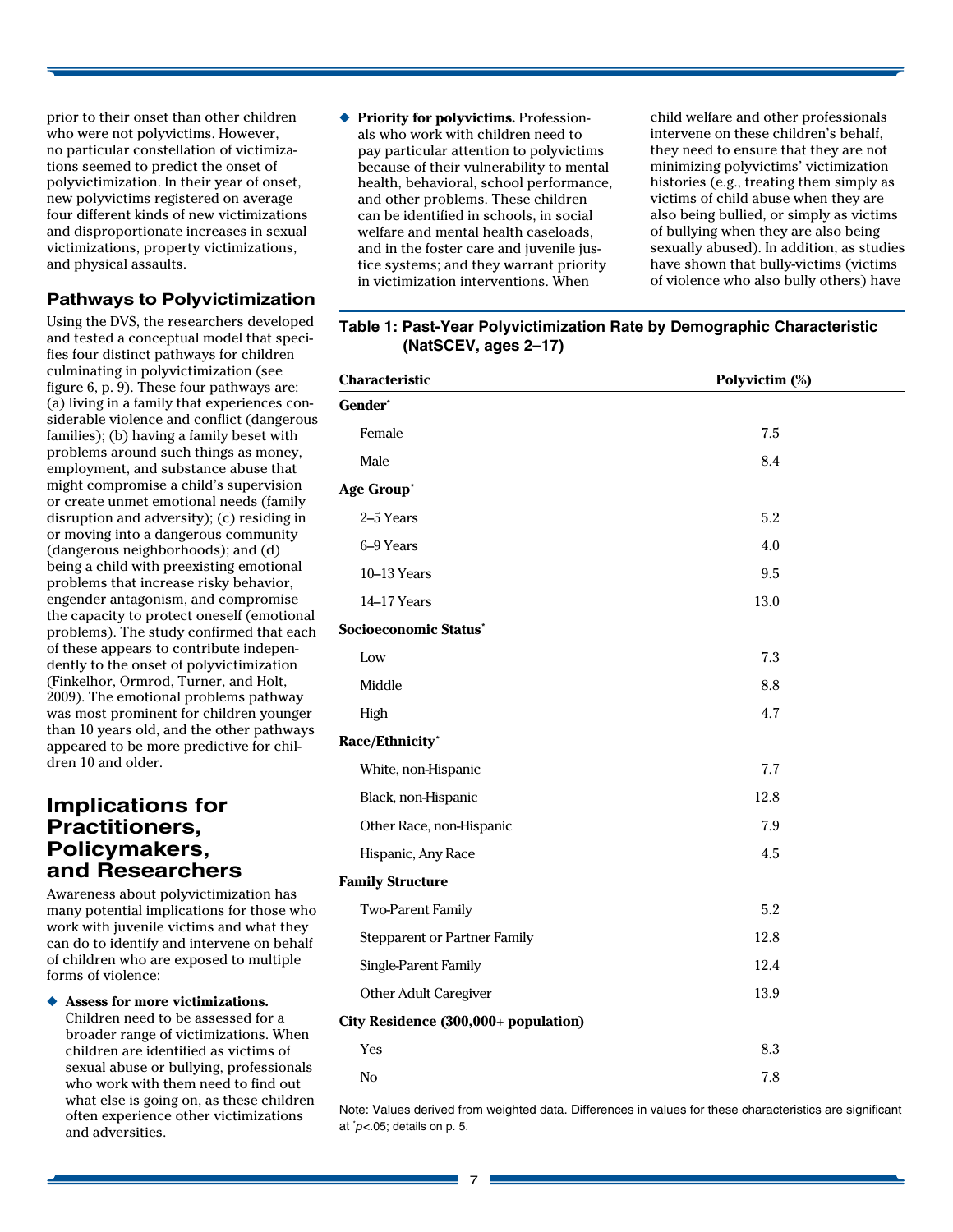

Note: NatSCEV past-year data, weighted. Analysis of variance between groups includes gender, age, race/ethnicity, family structure, and socioeconomic status as covariates.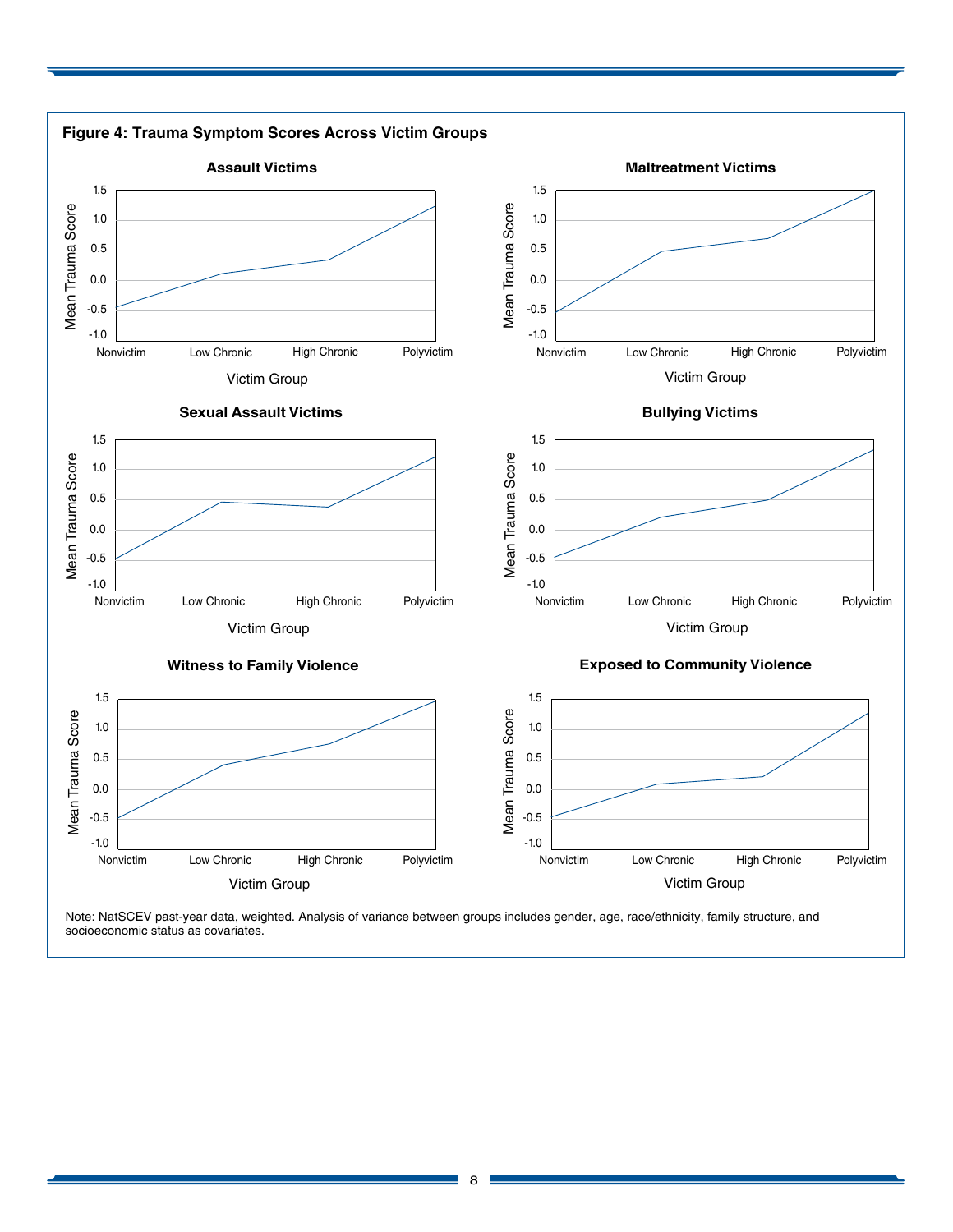the worst outcomes and are more likely to have multiple victimizations, educators and other child welfare professionals who work with children who bully should recognize the need for more comprehensive assessments to identify them as potential polyvictims and for treatment that takes into account their multiple domains of victimization (Holt, Finkelhor, and Kaufman Kantor, 2007).

◆ **Polyvictim interventions.** Interventions need to be developed to encompass multiple victimizations. Therapies should not just focus on (for example) sexual abuse alone, but should be multifaceted, addressing multiple types of victimizations, as many of the risk factors for one type of victimization are shared among multiple types of victimization. Therefore, prevention interventions that focus on addressing common underlying risk factors are likely to have the greatest benefit. Strategies for reducing stigma or traumatic reminders also need to be applied to the full range of victimization exposure.

**Treat underlying vulnerabilities.** Professionals who conduct interventions with polyvictims must recognize





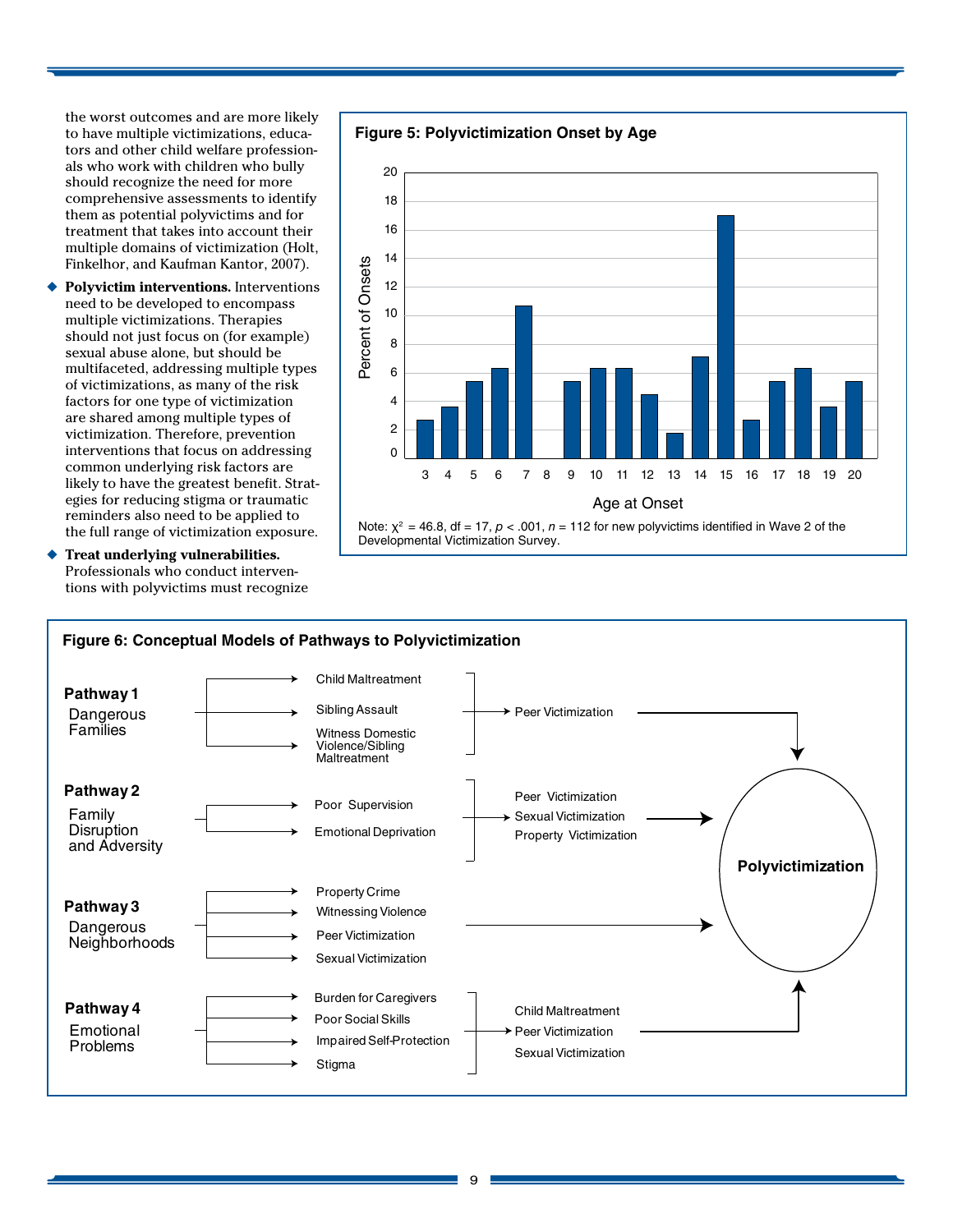that such children not only suffer from victimization trauma but may also be caught in an overall environment or individual-environmental-interactive conditions that perpetuate victimization. Therefore, intervention professionals must assess for these conditions and develop strategies—such as teaching parenting and guardianship skills to parents and other adult caregivers—that address them.

- **◆ Broaden child protection.** Awareness of the importance of polyvictimization suggests that the traditional child protective services (CPS) approach might benefit from some broadening of its capacities. An intervention system that helps children only in regard to threats from family members may be too narrow. Although it is unrealistic to expand CPS to respond to reports of all forms of child victimization, children within the current CPS system may benefit if child protection workers are trained to assess children for exposure to multiple forms of victimization in the same way that police are trained to assess for multiple crimes. CPS systems could then design and implement service responses that are pertinent to the variety of threats children face. They have to be prepared to work with law enforcement, educators, and mental health professionals.
- **Interrupt onset sequences.** Because polyvictimization is associated with so much distress, it should be a priority to figure out how to interrupt the pathways into this condition. Early intervention and primary prevention are needed, along with an awareness that dangerous and disrupted families, dangerous neighborhoods, and emotional problems can all be early warning indicators of current or future polyvictimization. Professionals who work with children need to help build the supervision and protection capacities of family members, legal guardians, caregivers, teachers, and other adults who may be in a position to intervene to help children, and thus stop the onset of and progression toward polyvictimization.

One strategy may be to target the transition to new schools, particularly elementary and high schools. It may be useful to sensitize teachers and other school staff to quickly identify children in these entering classes who may be victimized to ensure that prevention and intervention approaches that address multiple forms of victimization experiences and focus on the prevention of perpetration are in place for children during these important transitional phases.

The findings also suggest another strategy, to encourage teachers and child welfare professionals to be more aware of younger children with emotional distress symptoms. In addition to whatever mental health interventions these children might receive to address their victimization experiences and associated symptoms, these professionals can take advantage of the opportunity to refer children and their families to preventive interventions that can address individual, relationship, and community factors that predict perpetration and prevent repeated or additional forms of victimization experiences from occurring. Another implication is that school staff and child welfare workers should pay particular attention when children report sexual victimization, including sexual harassment by peers. These events may signal broader victimization vulnerability, and responding adults may need to extend their focus beyond the specific sexual report to include an assessment of other forms of exposure to victimization.

### **References**

Acierno, R., Resnick, H., Kilpatrick, D.G., and Stark-Riemer, W. 2003. Assessing elder victimization—Demonstration of a methodology. *Social Psychiatry and Psychiatric Epidemiology* 38(11):644–653.

Briere, J. 1996. *Trauma Symptoms Checklist for Children (TSCC): Professional Manual.*  Odessa, FL: Psychological Assessment Resources.

Briere, J., Johnson, K., Bissada, A., Damon, L., Crouch, J., Gil, E., Hanson, R., and Ernst, V. 2001. The Trauma Symptom Checklist for Young Children (TSCYC): Reliability and association with abuse exposure in a multi-site study. *Child Abuse & Neglect* 25:1001–1014.

Cook, A., Blaustein, M., Spinazzola, J., and van der Kolk, B. 2003. *Complex Trauma in Children and Adolescents* (White Paper). Los Angeles, CA: National Child Traumatic Stress Network, Complex Trauma Task Force.

Dong, M., Anda, R.F., Felitti, V.J., Dube, S.R., Williamson, D.F., Thompson, T., Loo, C., and Giles, W.H. 2004. The interrelatedness of multiple forms of childhood abuse, neglect, and household dysfunction. *Child Abuse & Neglect* 28(7):771–784.

Finkelhor, D., Hamby, S.L., Ormrod, R.K., and Turner, H.A. 2005. The JVQ: Reliability, validity, and national norms. *Child Abuse & Neglect* 29(4):383–412.

Finkelhor, D., Ormrod, R.K., and Turner, H.A. 2007a. Poly-victimization: A neglected component in child victimization trauma. *Child Abuse & Neglect* 31:7–26.

Finkelhor, D., Ormrod, R.K., and Turner, H.A. 2007b. Poly-victimization and trauma in a national longitudinal cohort. *Development and Psychopathology* 19(1):149–166.

Finkelhor, D., Ormrod, R.K., and Turner, H.A. 2007c. Revictimization patterns in a national longitudinal sample of children and youth. *Child Abuse & Neglect* 31: 479–502.

Finkelhor, D., Ormrod, R.K., and Turner, H.A. 2009. Lifetime assessment of polyvictimization in a national sample of children and youth. *Child Abuse & Neglect*  33:403–411.

Finkelhor, D., Ormrod, R.K., Turner, H.A., and Hamby, S.L. 2005a. Measuring polyvictimization using the JVQ. *Child Abuse & Neglect* 29(11):1297–1312.

Finkelhor, D., Ormrod, R.K., Turner, H.A., and Hamby, S.L. 2005b. The victimization of children and youth: A comprehensive, national survey. *Child Maltreatment*  $10(1):5-25.$ 

Finkelhor, D., Ormrod, R.K., Turner, H.A., and Holt, M.A. 2009. Pathways to poly-victimization. *Child Maltreatment* 14(4):316–329.

Finkelhor, D., Turner, H.A., Ormrod, R., and Hamby, S.L. 2009. Violence, abuse, and crime exposure in a national sample of children and youth. *Pediatrics* 124(5):1–13.

Finkelhor, D., Turner, H.A., Ormrod, R., Hamby, S.L., and Kracke, K. 2009. *Children's Exposure to Violence: A Comprehensive National Survey.* Bulletin. Washington, DC: U.S. Department of Justice, Office of Justice Programs, Office of Juvenile Justice and Delinquency Prevention.

Hamby, S.L., Finkelhor, D., Ormrod, R., and Turner, H. 2004. *The Juvenile Victimization Questionnaire (JVQ): Administration and Scoring Manual.* Durham, NH: Crimes Aagainst Children Research Center.

Holt, M.K., Finkelhor, D., and Kaufman Kantor, G. 2007. Multiple victimization experiences of urban elementary schoolstudents: Associations with psychosocial functioning and academic performance. *Child Abuse & Neglect* 31:503–515.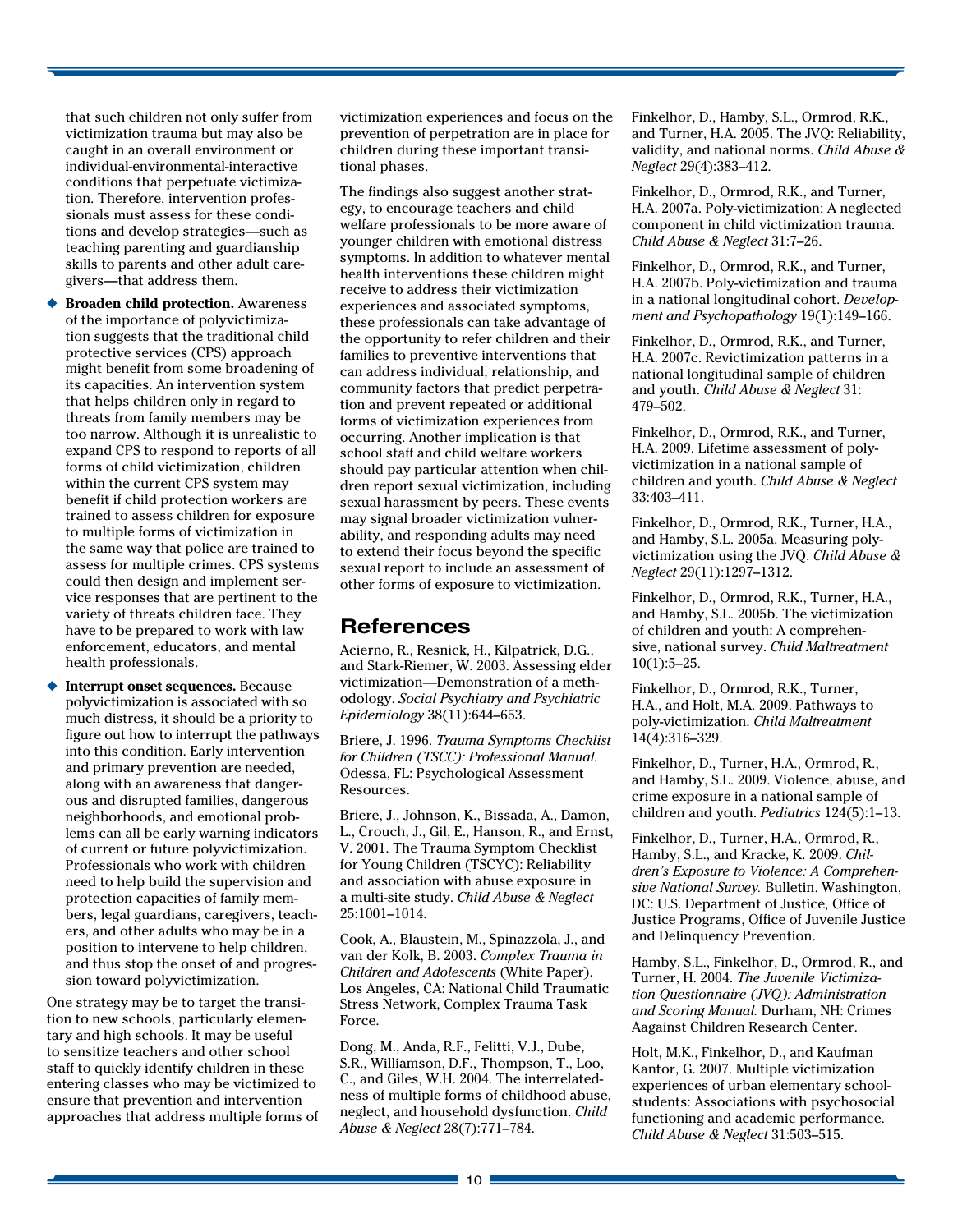Lynch, M., and Cicchetti, D. 1998. An ecological transactional analysis of children and contexts: The longitudinal interplay among child maltreatment, community violence, and children's symptomatology. *Development and Psychopathology*  10:235–257.

Perry, D.G., Hodges, E.V.E., and Egan, S.K. 2001. Determinants of chronic victimization by peers: A review and new model of family influence. In *Peer Harassment in School: The Plight of the Vulnerable and Victimized,* edited by J. Juvonen and S. Graham. New York, NY: Guilford Press, pp. 73–104.

Rutter, M. 1983. Statistical and personal interactions: Facets and perspectives. In *Human Development: An Interactional Perspective,* edited by D. Magnusson and V. Allen. New York, NY: Academic Press, pp. 295–319.

Shannon, E.E., Mathias, C.W., Marsh, D.M., Dougherty, D.M., and Liguori, A. 2007. Teenagers do not always lie: Characteristics and correspondence of telephone and in-person reports of adolescent drug use. *Drug and Alcohol Dependence* 90(2–3): 288–291.

Shields, A., and Cicchetti, D. 1998. Reactive aggression among maltreated children: The contributions of attention and emotion dysregulation. *Journal of Clinical Child and Adolescent Psychology* 27(4):381–395.

Tseloni, A., and Pease, K. 2003. Repeat personal victimization: 'Boosts' or 'flags'? *British Journal of Criminology* 43:196–212.

Turner, H.A., Finkelhor, D., and Ormrod, R. 2010. Poly-victimization in a national sample of children and youth. *American Journal of Preventive Medicine* 38(3): 323–330.

### **Acknowledgments**

This bulletin was written by David Finkelhor, Ph.D., Director, Crimes Against Children Research Center, University of New Hampshire; Heather Turner, Ph.D., Professor, Crimes Against Children Research Center, University of New Hampshire; Sherry Hamby, Ph.D., Research Associate Professor, Department of Psychology, Sewanee: The University of the South; and Richard Ormrod, Ph.D., Research Professor, Crimes Against Children Research Center, University of New Hampshire. OJJDP wishes to acknowledge the contributions to this bulletin of Melissa T. Merrick, Ph.D., Epidemiologist, Division of Violence Prevention, National Center for Injury Prevention and Control, Centers for Disease Control and Prevention (CDC). OJJDP also wishes to acknowledge the support of CDC for the National Survey of Children's Exposure to Violence and its partnership in the Safe Start initiative to create safe, stable, and nurturing environments for children and their families.

### **Share With Your Colleagues**

Unless otherwise noted, OJJDP publications are not copyright protected. We encourage you to reproduce this document, share it with your colleagues, and reprint it in your newsletter or journal. However, if you reprint, please cite OJJDP and the authors of this bulletin. We are also interested in your feedback, such as how you received a copy, how you intend to use the information, and how OJJDP materials meet your individual or agency needs. Please direct your comments and questions to:

> **Juvenile Justice Clearinghouse** Publication Reprint/Feedback P.O. Box 6000 Rockville, MD 20849–6000 800–851–3420 301–519–5600 (fax) Web: tellncjrs.ncjrs.gov

This bulletin was prepared under cooperative agreement number 2005–JL–FX–0048 from the Office of Juvenile Justice and Delinquency Prevention (OJJDP), U.S. Department of Justice.

Points of view or opinions expressed in this document are those of the authors and do not necessarily represent the official position or policies of OJJDP or the U.S. Department of Justice.

*The Office of Juvenile Justice and Delinquency Prevention is a component of the Office of Justice Programs, which also includes the Bureau of Justice Assistance; the Bureau of Justice Statistics; the National Institute of Justice; the Office for Victims of Crime; and the Office of Sex Offender Sentencing, Monitoring, Apprehending, Registering, and Tracking.*